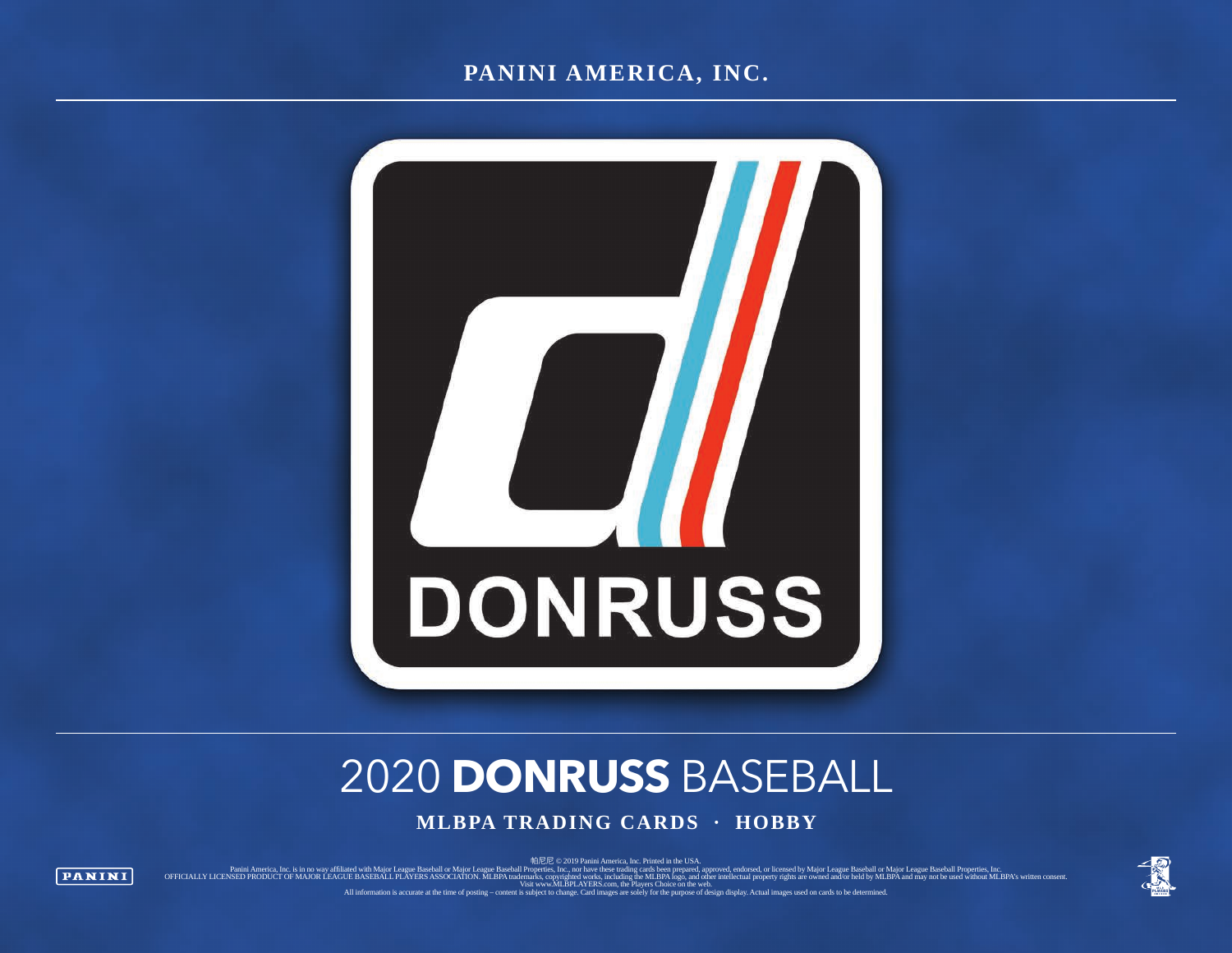





#### **CLASSICS AUTOGRAPHS BLUE SKY HIGH SIGNATURES CLASSIFIED SIGNATURES GOLD**

2020 Donruss Baseball introduces three new, beautifully designed autograph sets: Classics Autographs, Sky High Signatures, and Classified Signatures.



帕尼尼 © 2019 Panini America, Inc. Printed in the USA. Panini America, Inc. is in no way affiliated with Major League Baseball or Major League Baseball expertises, Inc. with Experted and the present of Major America, the company of Major League Baseball or Major League Basebal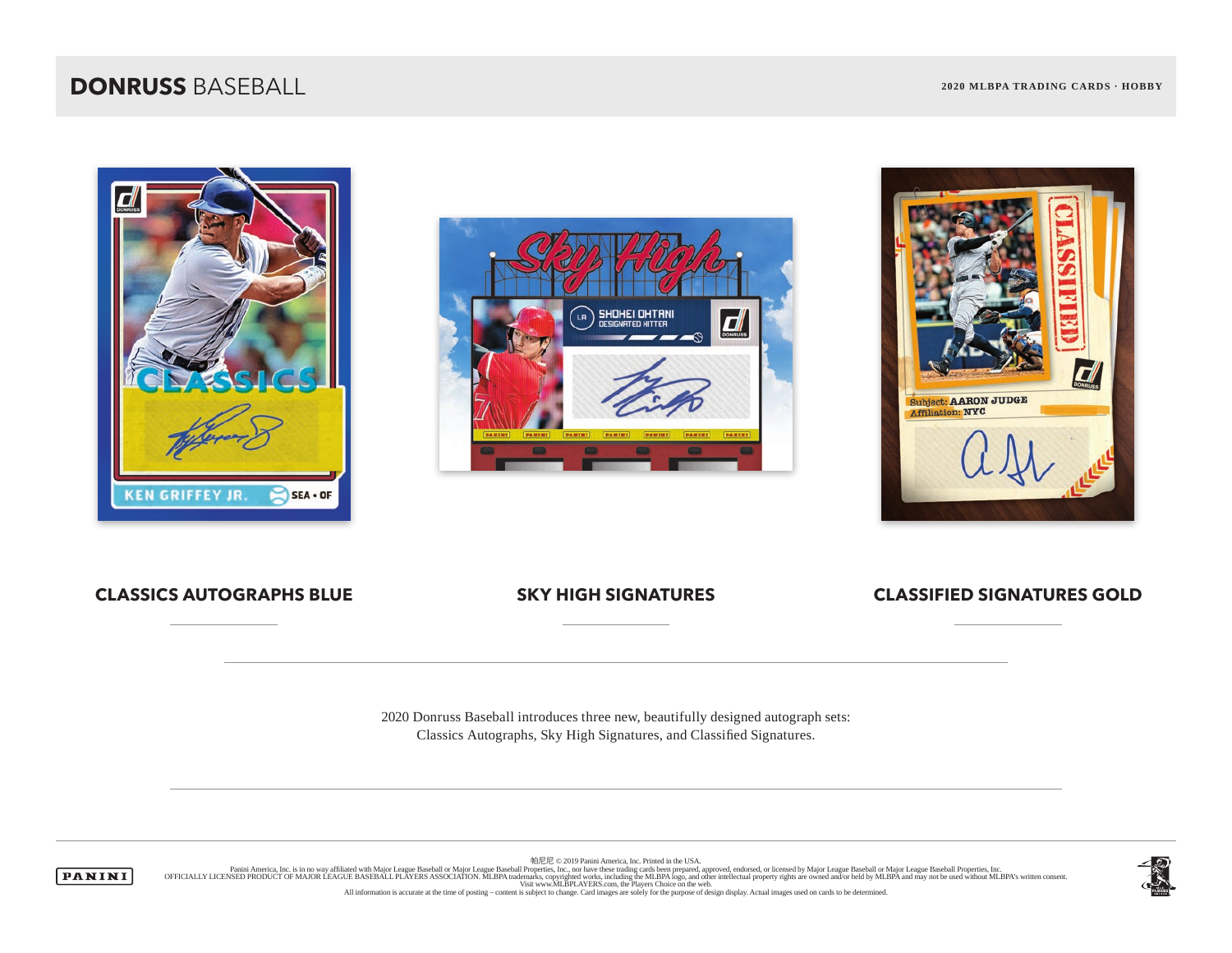





#### **DONRUSS MATERIALS GOLD WHAMMY RATED ROOKIES ON FIRE**

Find material swatches from baseball's future, current, and former stars in Donruss Materials

One of the most sought-after cards in the program, be on the lookout for Whammy! Cards -- a case-hit in Donruss. Look for 30 of the top rookies in 2020's talent-laden class in Rated Rookies!

帕尼尼 © 2019 Panini America, Inc. Printed in the USA.



Panini America, Inc. is in no way affiliated with Major League Baseball or Major League Baseball expertises, Inc. with Experted and the present of Major America, the company of Major League Baseball or Major League Basebal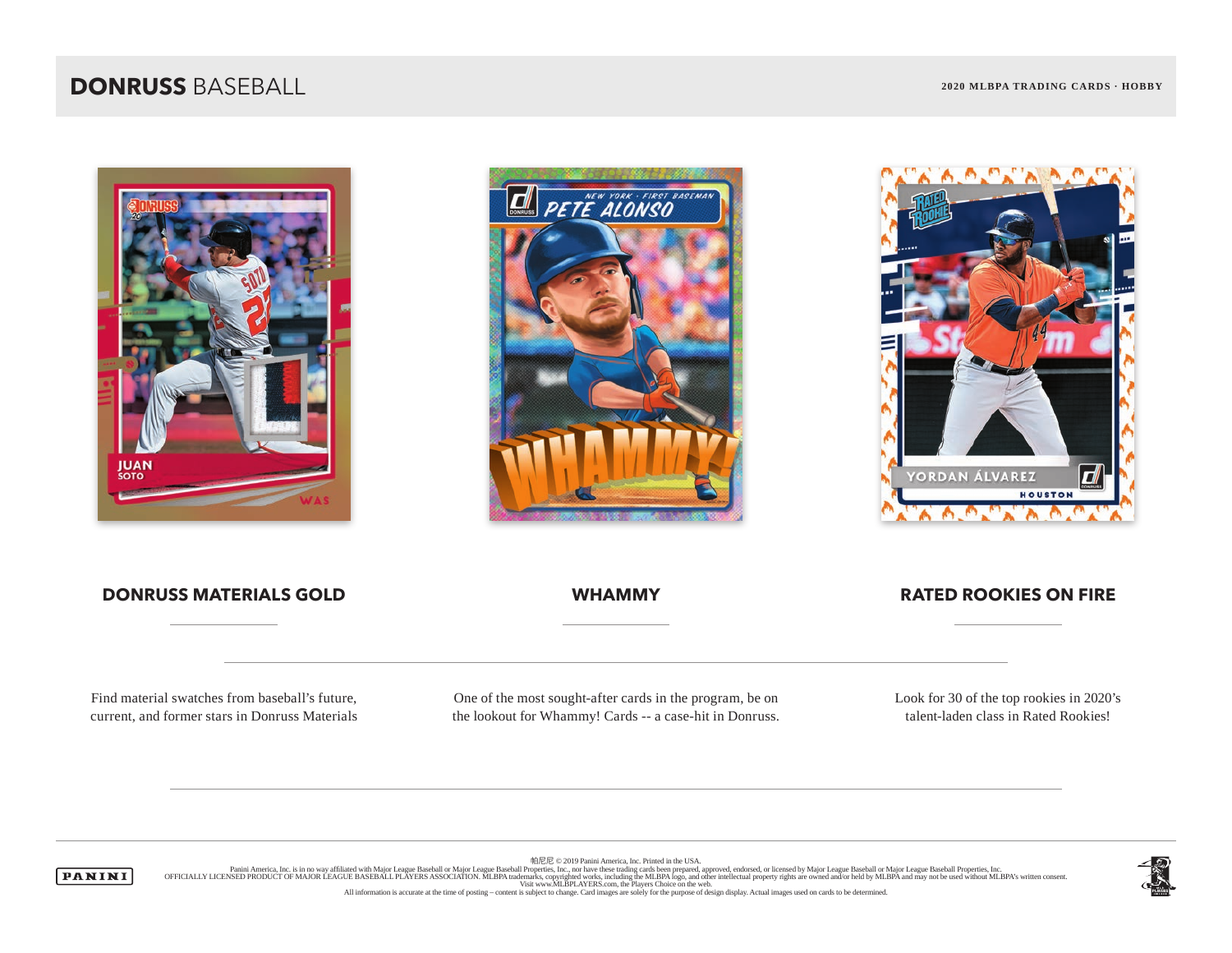





#### **NOW PLAYING RED AS SEEN AS BLUE RETRO 1986 LOOK AT THIS**

This 12-card set features rookies and young superstars in the game who are worth the price of admission to see!

Like the name of the card set, this six-card set features players who perform as advertised!

Retro 1986 pays homage to the popular 1986 Donruss card design!

帕尼尼 © 2019 Panini America, Inc. Printed in the USA.



Panini America, Inc. is in no way affiliated with Major League Baseball or Major League Baseball expertises, Inc. with Experted and the present of Major America, the company of Major League Baseball or Major League Basebal

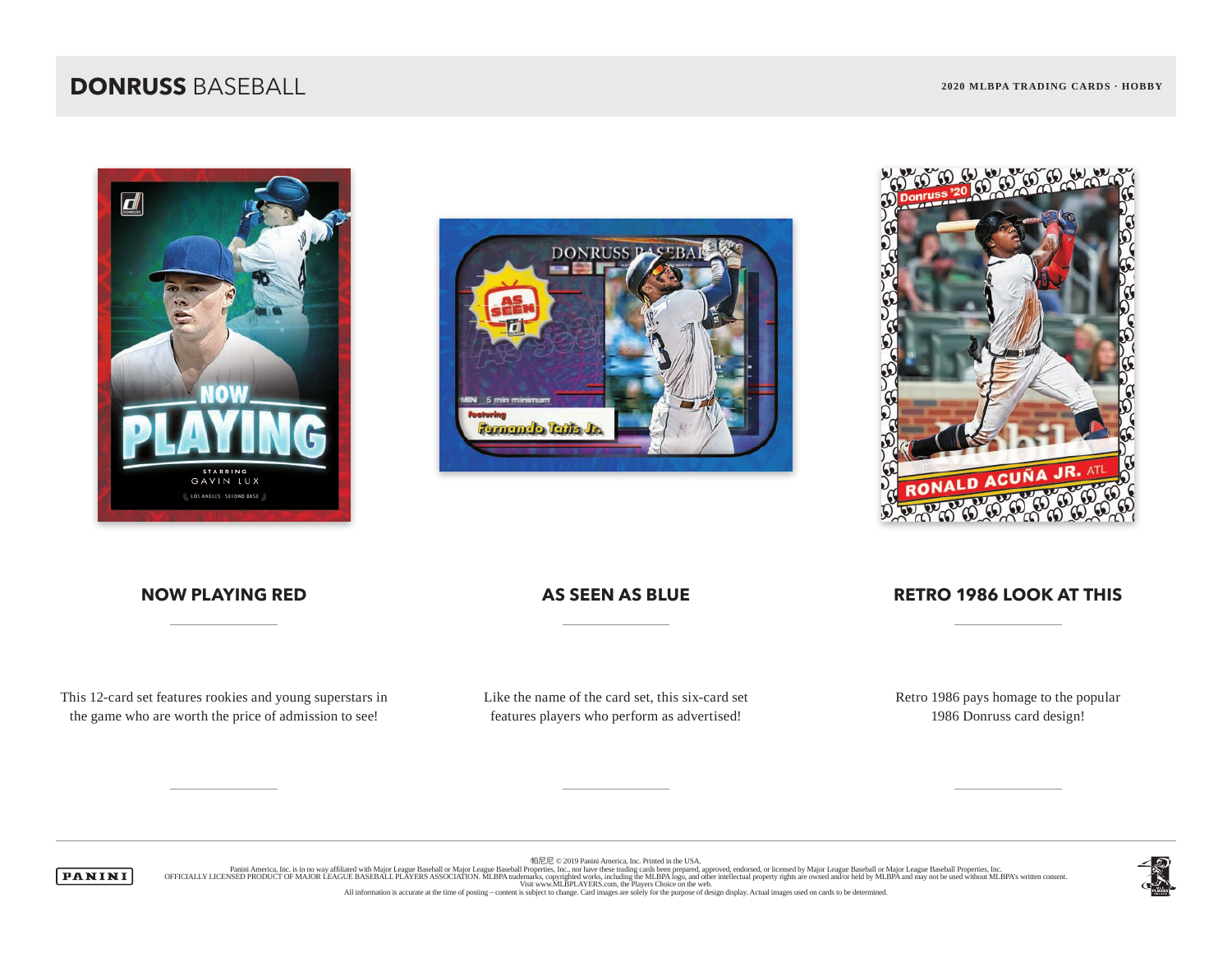## **HOBBY SELLING POINTS CONFIGURATION**

- **· 8 CARDS** PER PACK
- **· 24 PACKS** PER BOX
- **· 16 BOXES** PER CASE

## **BOX BREAK**

3 AUTOS OR MEM

7 PARALLELS

4 INDEPENDECE DAY PARALLELS

5 INSERTS

- Look for 3 autographs or memorabilia per box, including Signature Series, Retro 1986 Signatures, Majestic Materials, NEW San Diego Chicken autographs and memorabilia, Rated Prospect autographs and memorabilia, and a few surprises!
- Search for the following new parallels this year that feature emojis: Baby Shark, One Hundred, On fire, Presidential Collection, Look At This and Number 1.
- Find new autographs sets in this year's Donruss like Sky High and Classics!
- Hunt for fan-favorite cards and autographs from The Famous San Diego Chicken and Domingo Ayala!
- Catch the rare Recollection Collection buyback on-card autographs, featuring many players from the past and present.

**PANINI** 

帕尼尼 © 2019 Panini America, Inc. Printed in the USA. Panini America, Inc. is in no way affiliated with Major League Baseball or Major League Baseball expertises, Inc. with Experted and the present of Major America, the company of Major League Baseball or Major League Basebal